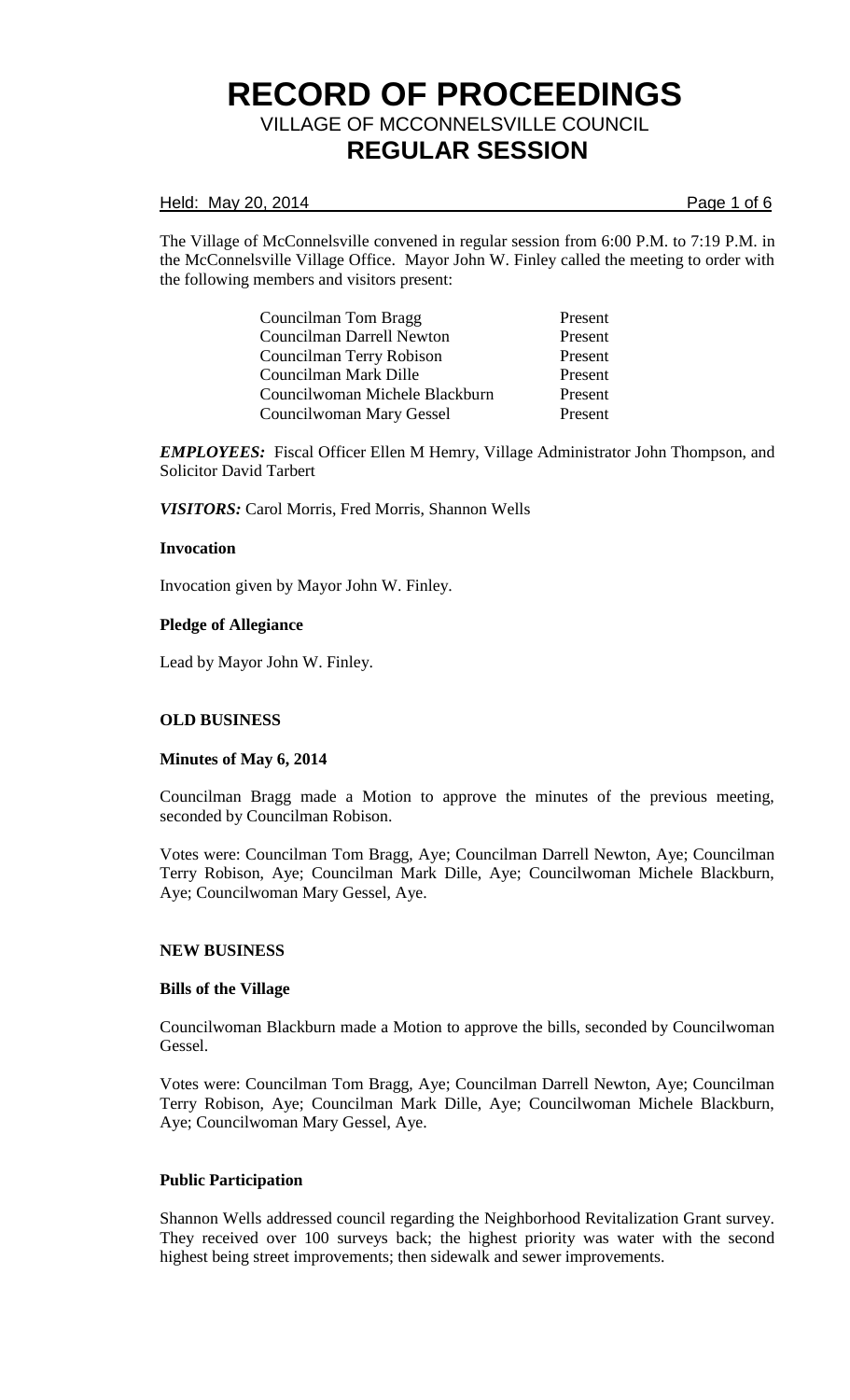### Held: May 20, 2014 **Page 2 of 6**

Mrs. Wells is seeking approval from Council to apply on behalf of the Village for this Grant. It is due June 20, 2014 and the monies received will come from the Ohio Department of Development. The Grant is for \$300,000, with \$30,000 of that amount going toward administrative fees.

## **Resolution 14-15**

Mayor Finley introduced Resolution 14-15, A RESOLUTION AUTHORIZING THE MORGAN COUNTY DEVELOPMENT OFFICE IN COORDINATION WITH THE VILLAGE ADMINISTRATOR TO PREPARE AND SUBMIT AN APPLICATION FOR A NEIGHBORHOOD REVITALIZATION GRANT AND TO EXECUTE CONTRACTS AS REQUIRED AND DECLARING AN EMERGENCY.

Councilman Newton made a Motion to suspend the rules requiring three separate and disctinct readings and place on emergency measure, seconded by Councilman Dille.

Votes were: Councilman Tom Bragg, Aye; Councilman Darrell Newton, Aye; Councilman Terry Robison, Aye; Councilman Mark Dille, Aye; Councilwoman Michele Blackburn, Aye; Councilwoman Mary Gessel, Aye.

Councilwoman Gessel made a Motion to adopt Resolution 14-15 on emergency measure, seconded by Councilman Robison.

Votes were: Councilman Tom Bragg, Aye; Councilman Darrell Newton, Aye; Councilman Terry Robison, Aye; Councilman Mark Dille, Aye; Councilwoman Michele Blackburn, Aye; Councilwoman Mary Gessel, Aye.

Resolution 14-15 was duly adopted.

#### **Commitment Letter**

Councilman Robison made a Motion to write commitment letter that the Village will expend One Million Dollars in leverage monies in order to apply for the Neighborhood Revitalization Grant, seconded by Councilman Dille.

Votes were: Councilman Tom Bragg, Aye; Councilman Darrell Newton, Aye; Councilman Terry Robison, Aye; Councilman Mark Dille, Aye; Councilwoman Michele Blackburn, Aye; Councilwoman Mary Gessel, Aye.

The Motion carried.

# **HVAC Bid Opening**

Village Administrator Thompson reported we received one bid from G and M Construction for the HVAC System in the amount of \$87,500. Village Administrator Thompson stated he received an e-mail from MS Consultants recommending that we accept the bid.

Councilwoman Blackburn made a Motion to accept the bid from G and M Construction, seconded by Councilman Bragg.

Votes were: Councilman Tom Bragg, Aye; Councilman Darrell Newton, Aye; Councilman Terry Robison, Aye; Councilman Mark Dille, Aye; Councilwoman Michele Blackburn, Aye; Councilwoman Mary Gessel, Aye.

The Motion carried.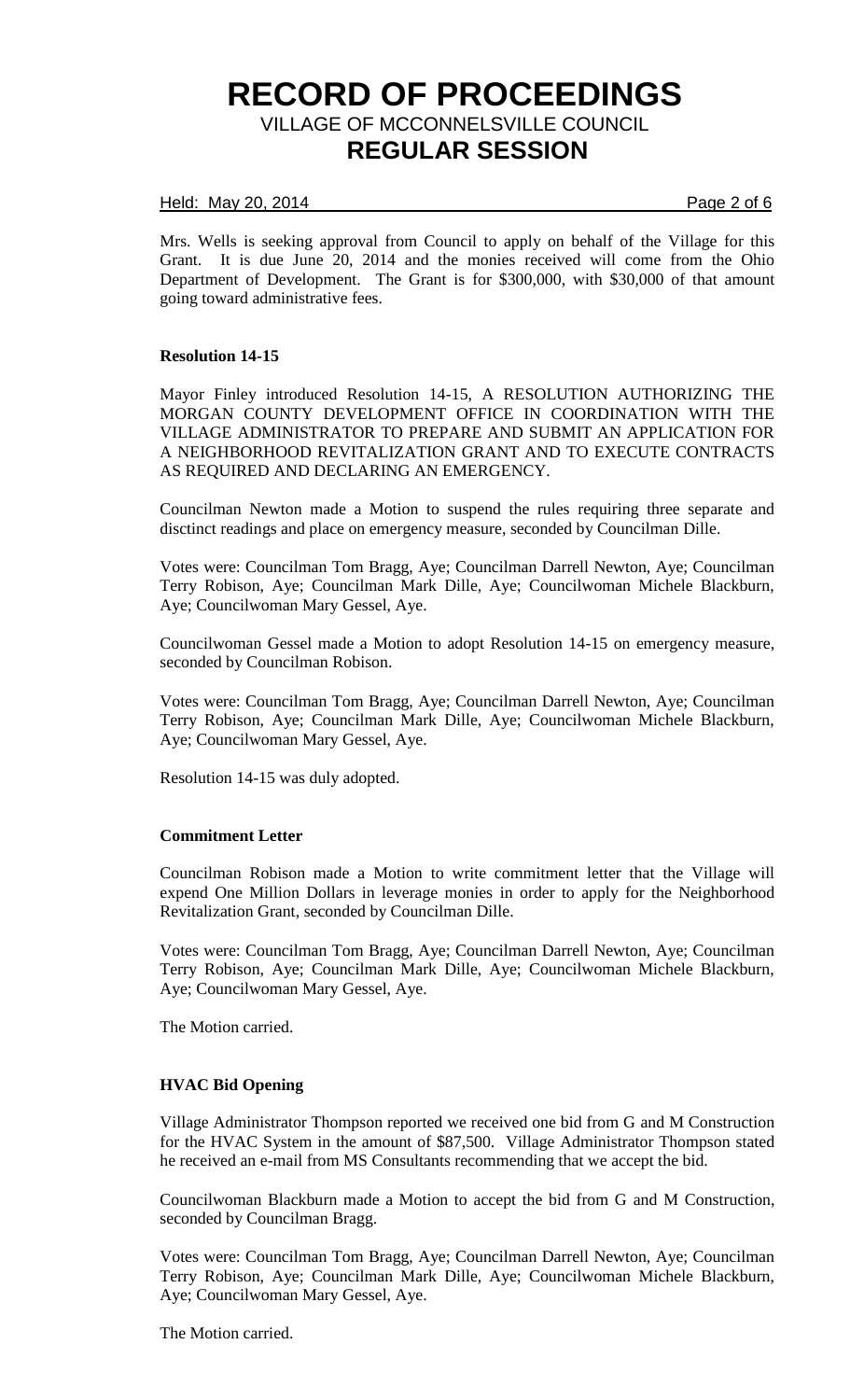## Held: May 20, 2014 **Page 3 of 6**

Mayor Finley reported our Audit is going on; due to receiving Federal monies over \$500,000; we are not able to have an AUP Audit; but will be having a full Audit.

## **Resolution 14-14**

Mayor Finley introduced Resolution 14-14, A RESOLUTION TRANSFERRING APPROPRIATIONS WITHIN THE GENERAL FUND.

Councilman Robison made a Motion to suspend the rules requiring three separate and disctinct readings and place on emergency measure, seconded by Councilman Newton.

Votes were: Councilman Tom Bragg, Aye; Councilman Darrell Newton, Aye; Councilman Terry Robison, Aye; Councilman Mark Dille, Aye; Councilwoman Michele Blackburn, Aye; Councilwoman Mary Gessel, Aye.

Councilwoman Gessel made a Motion to adopt Resolution 14-14 on emergency measure, seconded by Councilwoman Blackburn.

Votes were: Councilman Tom Bragg, Aye; Councilman Darrell Newton, Aye; Councilman Terry Robison, Aye; Councilman Mark Dille, Aye; Councilwoman Michele Blackburn, Aye; Councilwoman Mary Gessel, Aye.

Resolution 14-14 was duly adopted.

#### **Mayor John W. Finley**

Mayor Finley reported the Village Administrator gave him a copy of a Demolition Permit for the demolition of the building at 229 First Street. Mayor Finley stated the building is down and the property has been cleaned up.

#### **Village Administrator John Thompson**

Village Administrator Thompson reported the Pool is ready; however, new pumps have been ordered for the Baby Pool. Fiscal Officer Hemry noted she had not received a request for a Purchase Order to order these pumps and would need one completed as soon as possible.

Village Administrator Thompson reported the Diving Board came in last Friday; it cannot be installed until after pool season is over. The old Diving Board is still accessible for this season.

Village Administrator Thompson reported the Slide just came in; it was not galvanized and has been sent to Columbus. It is to be installed Thursday.

Village Administrator Thompson reported the Sycamore Trees at the new bridge died over the winter. Ann Bonner will be coming here May  $30<sup>th</sup>$  to look at them.

Village Administrator Thompson reported Marzane has been running a top coat; therefore, we have not been able to do any hot mix.

Mayor Finley stated he has called and asked ODOT for assistance on the repair on Kennebec.

Village Administrator Thompson reported he met with Zemba about the issues on South Seventh and McConnel with the storm drain; they are sending a crew down to check it out.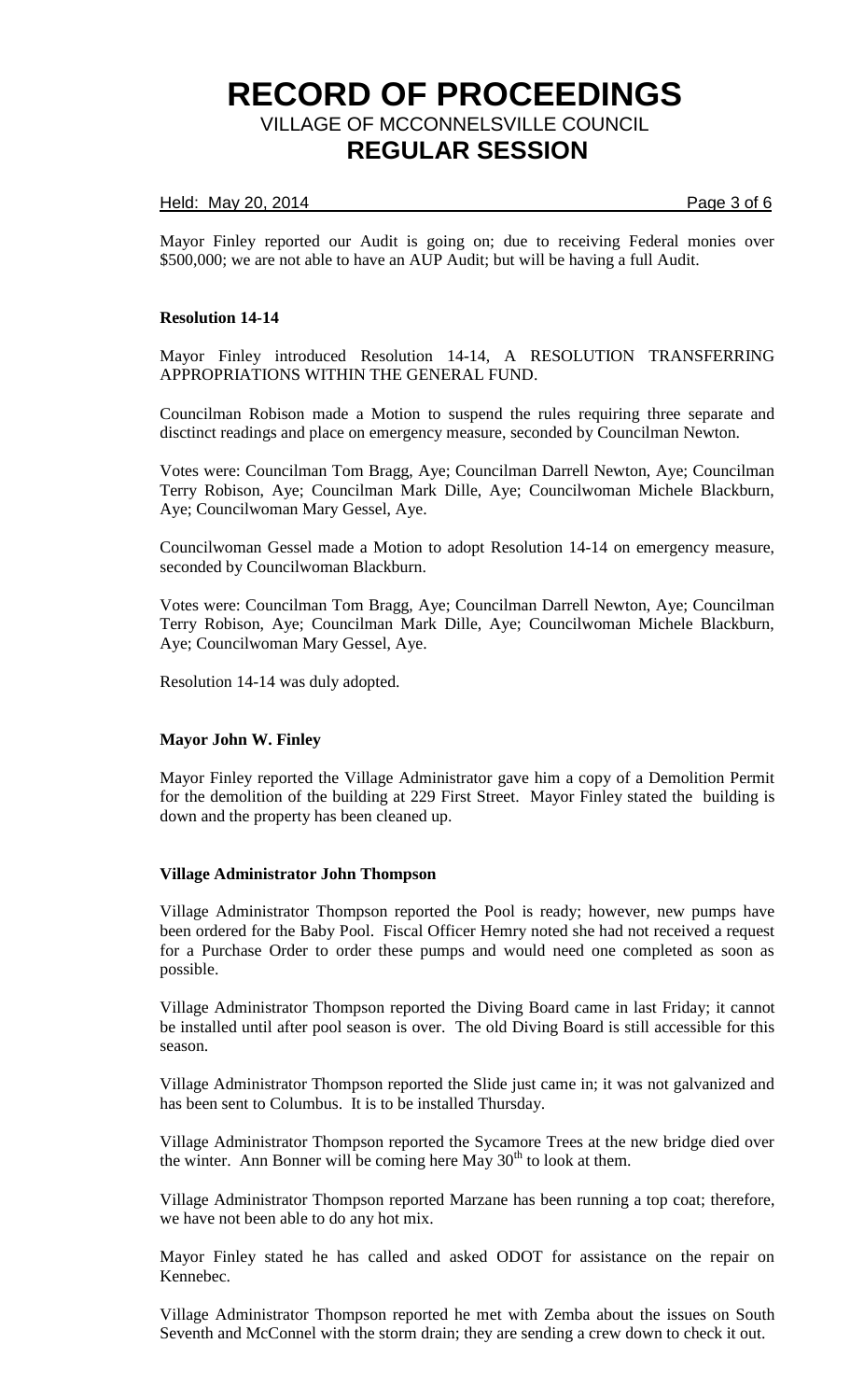## Held: May 20, 2014 **Page 4 of 6**

Mayor Finley stated this job is out of warranty; however, he called and talked to Steve Zemba, and they are going to take a look at it to see if they can help us.

Village Administrator Thompson reported he has started interviewing; he has a few more interviews before he makes his recommendation.

Village Administrator Thompson reported he has worked up the advertisement for the lease of the office space. Mayor Finley asked Council to take it home for review and bring it back for a Motion at the next meeting.

Mayor Finley stated the light globes on the cabinet are going to be put on the Square to see if it lightens the area any better. Lamp Post Globes has lent these to us to see if they help out.

Mayor Finley stated he, the Fiscal Officer; and, the Chief have discussed purchasing a new cruiser. It was budgeted for this year. Mayor Finley is beginning to get some state bid pricing. This would replace the Crown Victoria.

## **Recreation & Buildings Committee**

Councilwoman Gessel reported she received an e-mail from a gal working for a local insurance company, requesting the correct name and who was ahead of the non-profit park committee. They are having a contest for local non-profit organizations; and, whomever wins will be given a \$1,000.

Councilwoman Gessel and Councilman Newton have been working and cleaning at the Pool.

Councilman Dille stated he noticed two trucks from Shelly and Sands were parked at the Park and was wondering if they were chipping and sealing at the Park. No one was aware of anything being done.

Councilwoman Gessel stated she was approached by a resident on Eighth Street; they are having a problem with bag worms. They stated the bag worms were in a Village owned tree and would like to have them taken care of.

#### **Streets & Alley Committee**

Councilman Newton reported the Streets and Alley Committee reviewed the bag worm problem and the committee recommends the tree being cut down.

Councilman Newton made a Motion to cut down the tree on Eighth Street with the bag worm problem; seconded by Councilman Dille.

Votes were: Councilman Tom Bragg, Nay; Councilman Darrell Newton, Aye; Councilman Terry Robison, Aye; Councilman Mark Dille, Aye; Councilwoman Michele Blackburn, Aye; Councilwoman Mary Gessel, Aye.

The motion carried.

Councilman Newton stated the Committee reviewed the situation on Poplar Drive and have determined it isn't a Village problem. They recommend nothing to be done.

Councilman Newton stated the Committee reviewed the street light request in Kendlewood Subdivision; they do not recommend a light being placed there.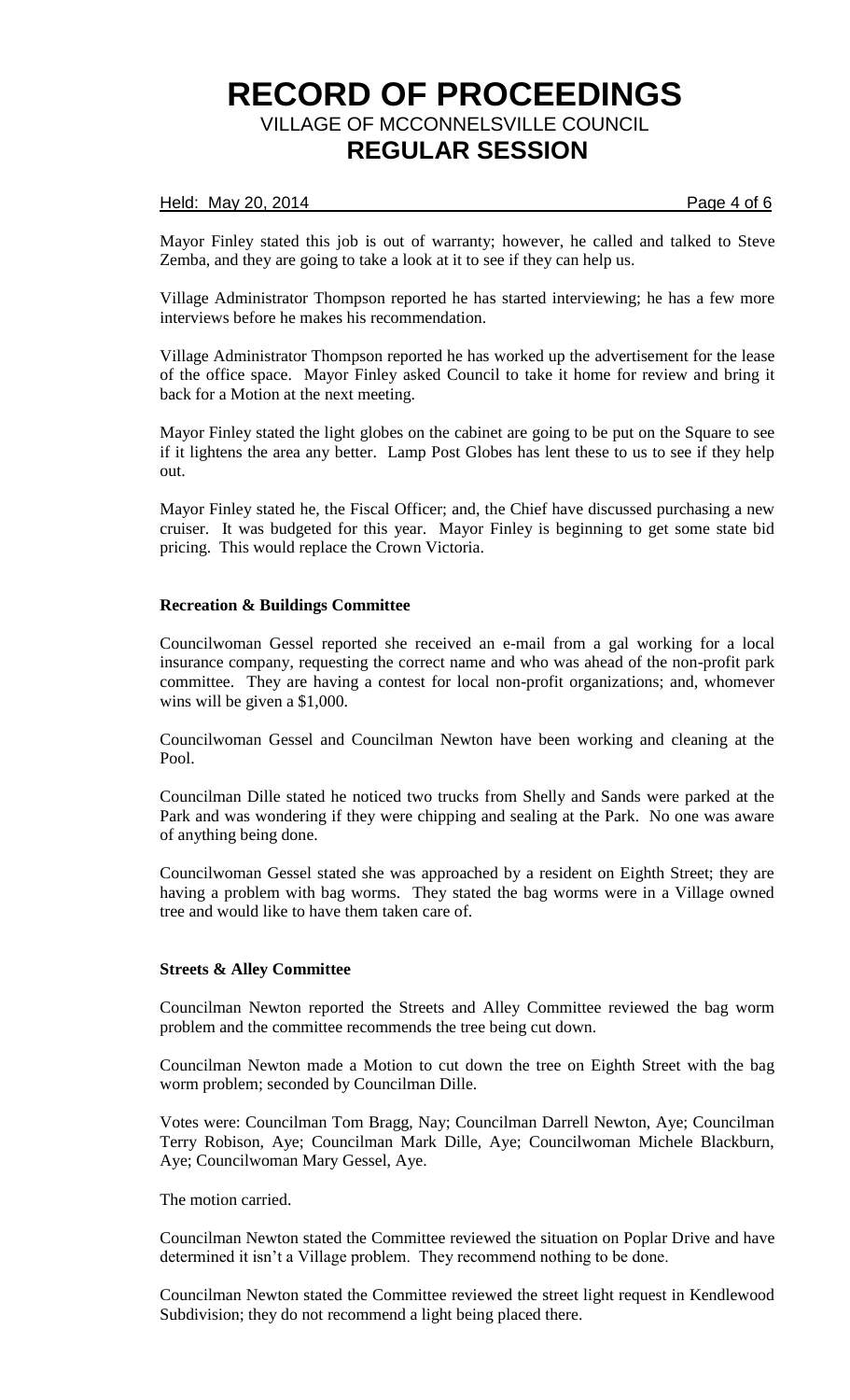Held: May 20, 2014 **Page 5 of 6** 

# **Economic Development Committee**

Councilwoman Blackburn reported she has been working on the July Fourth event. They are working on getting a band on the Court House steps; a parade at 6:30 P.M.; and fireworks later in the evening on July Fifth. They also have a couple of organizations wanting to put up some food stands. The Chamber of Commerce has sent out letters to get donations for the fireworks; so far they have received donations from four businesses; and a couple of private donations.

Councilwoman Blackburn asked Council if the Village would give a donation as they have in the past.

Councilman Robison made a Motion to donate \$1,000 for the fireworks; seconded by Councilman Dille.

Votes were: Councilman Tom Bragg, Aye; Councilman Darrell Newton, Aye; Councilman Terry Robison, Aye; Councilman Mark Dille, Aye; Councilwoman Michele Blackburn, Abstain; Councilwoman Mary Gessel, Aye.

The motion carried.

Councilwoman Blackburn reminded everyone the Extravaganza will be held on May  $31^{st}$ ; with the Concert starting at 6:15 P.M.

Councilman Robison stated he received a questionnaire from Advanced Auto Parts.

#### **Finance Committee**

Councilman Robison reported a Finance Committee Meeting is scheduled for 6 P.M. on May 28<sup>th</sup> here in Council Chambers.

#### **Public Safety Committee**

Councilman Dille reported he is seeing several yards that need mowing.

#### **Technology and Website Committee**

Councilman Robison stated when he went to get the survey results off of the website, they were not there as the free survey site was only good for ten days.

#### **Fiscal Officer Hemry**

Fiscal Officer Hemry passed out April's Expenditure vs Revenue Chart to Council.

### **Other Business**

Mayor Finley reported he received a letter from the Morgan County Engineer thanking us for endorsing and supporting the State Issue I proposal.

# **Adjournment of Meeting**

Councilman Bragg made a Motion to adjourn, seconded by Councilwoman Gessel.